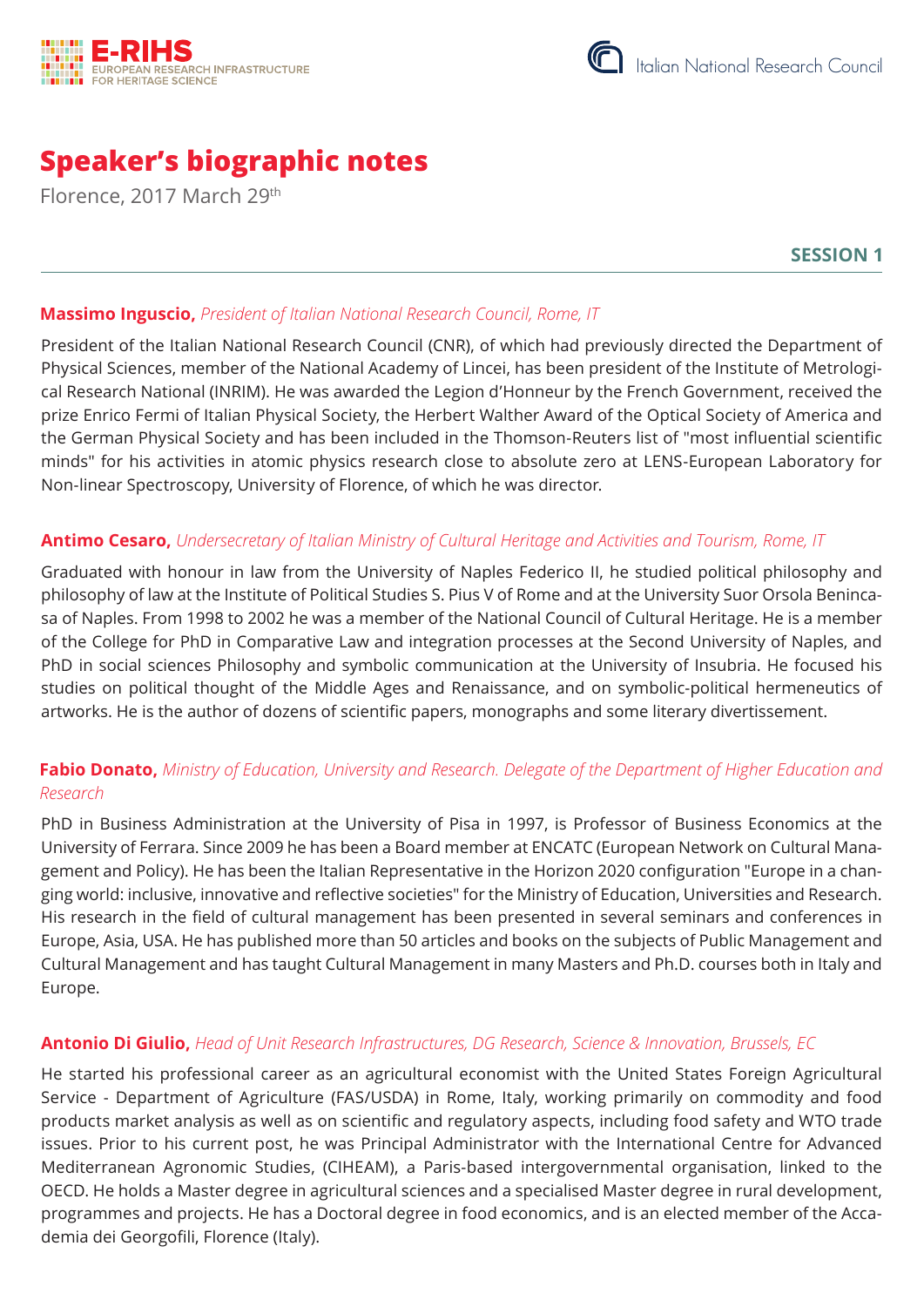



## **SESSION 2**

## **Friederike Fless,** *President of German Archaeological Institute (DAI), Berlin, DE (keynote)*

Friederike Fless (\*1964) studied classical archaeology, art history, and ancient history in Trier, Würzburg, and Mainz, where she completed her doctorate in 1992. In 2000 Friederike Fless completed her habilitation requirements at the University of Cologne. Since 2003 Friederike Fless has been a full professor at the Institute of Classical Archaeology at Freie Universität Berlin, where she has been director of the Excellence Cluster "Topoi – The Formation and Transformation of Space and Knowledge in Ancient Civilizations" from 2007-2011. As of April 1, 2011, she was appointed President of the German Archeological Institute.

## **Giorgio Rossi,** *Chair of European Strategy Forum on Research Infrastructures (ESFRI), IT*

Giorgio Rossi is Professor of Physics at the Università degli Studi di Milano; he leads the APE (Advanced Photoelectric Effect Experiments) and NFFA group at CNR-IOM and Elettra in Trieste performing research in surface and interface science and operating advanced synchrotron radiation beamlines and in-situ growth laboratories that are open to academic as well as industrial users. He coordinates the NFFA-Europe (Nano Foundries and Fine Analysis) European infrastructure since 2008. He acts as Senior Official of Italy in the GSO-G8+5 group on Global Research Infrastructures. He has chaired the Physical Sciences and Engineering Strategy Work group of European Strategy Forum on research Infrastructures (ESFRI) in 2013-2016, and serves as ESFRI Chair since July 1st, 2016.

# **Stefano De Caro,** *Director-General of International Centre for the Study of the Preservation and Restoration of Cultural Property (ICCROM), Rome*

Stefano De Caro, archaeologist, was appointed as Director-General of ICCROM in November 2011. First Italian national to assume leadership of the organization, De Caro has contributed to expanding the dialogue on heritage conservation and protection. Previously, De Caro's distinguished 35-year career at the Italian Ministry of Cultural Heritage Activities and Tourism (MiBACT) culminated in his assignment as Italy's Director-General of Antiquities (2007-2011). Professor for over 25 years at universities in the Campania region, De Caro is a lecturer and journalist, having published more than 300 texts on archaeological heritage, conservation and interpretation.

#### **Francis Prost and Pascal Liévaux**

Francis Prost, born in 1968, is professor of classical Archaeology at the University Paris 1-Panthéon Sorbonne, and director of the Research Laboratory « Archaic and Classical Greek World » in the UMR 7041 ARSCAN (CNRS). He is also scientific Advisor in the Directorate General for Research and Innovation, Ministry of National Education, Higher Education and Research (France), for the questions on Ancient History, History of antique and medieval Art and Archaeology.

Pascal Liévaux is a general heritage curator, head of the research department at the heritage directorate of the French Ministry of Culture and Communication. He has a doctorate in art history and is a specialist of French architecture during the Ancien Régime. He teaches at the school of Chaillot and at the University of Lausanne. As a part of his work at the French Ministry of Culture, he has contributed to the structuring of heritage sciences as an autonomous field of research, collaborating with academic researchers and heritage professionals, both in France and in Europe, in particular in the context of the Joint Programming initiative on Cultural Heritage.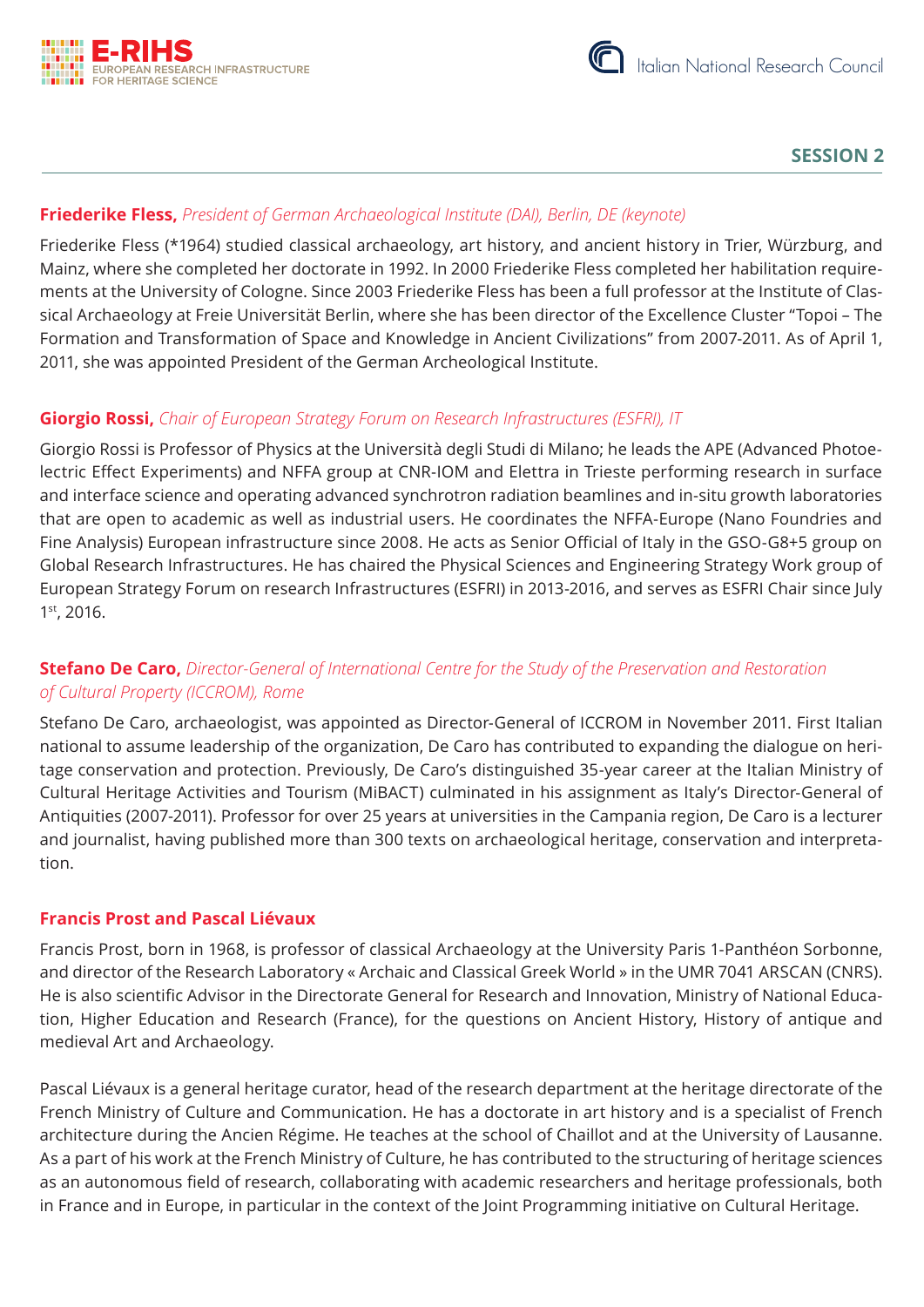



## **Catherine Ewart,** *Science and Technology Facilities Council (STFC), London, UK*

As Head of Stakeholder and International Relations for the UK's Science and Technology Facilities Council, Catherine is responsible for STFC's stakeholder and international relations strategies and for STFC's key corporate relationships with UK and international research funders and policy makers. Catherine attends the G7 Group of Senior Officials (GSO) on Research Infrastructures (RIs) as the UK RI expert and is a member of the OECD Global Science Forum's Expert Group on RIs. Members of her team represent the UK in European forums including the Horizon 2020 RI Programme Committee.

#### **Cristina Sabbioni,** *CNR, Coordination JPICH*

Doctor in Physics. Director of the Institute of Atmospheric Sciences and Climate (ISAC) within the Italian National Research Council (CNR). She is Professor of 'Environmental Physics' at the University of Bologna. She has been project leader in national CNR projects and EU projects on damage to Cultural Heritage since 1984. She has been Chairperson of the Expert Advisory Group (EAG) of the Key Action 'The City of Tomorrow and Cultural Heritage' within the 5<sup>th</sup> EU FP. She is Member of the Executive Board, appointed by the Italian Ministry of Education, University and Research (MIUR), and of the Coordination Structure, appointed by the Italian Ministry of Cultural Heritage, Activities and Tourism (MIBACT), of the Joint Programming Initiative (JPI) "Cultural Heritage and Global Change: a new Challenge for Europe" coordinated by Italy since 2010.

## **SESSION 3**

#### **Luca Pezzati,** *E-RIHS Coordinator, CNR, Florence, IT*

Physicist and Optics Specialist. Senior researcher at INO-CNR (National Institute for Optics of the Italian National Research Council), he started the Art Diagnostic Group of INO in 1998 and coordinated it for 14 years. Coordinator of E-RIHS and of the Integrating Activity project IPERION CH-Integrated Project for the European Research Infrastructure ON Cultural Heritage. From 2013 to 2016 he has been national coordinator of DARIAH-IT, the Italian node of DARIAH ERIC, Digital Research Infrastructure for the Arts and Humanities.

#### **Isabelle Pallot-Frossard,** *Centre for Research and Restoration of the Museums of France (C2RMF), Paris, FR*

Isabelle Pallot-Frossard is a general heritage curator and Director of the Centre for research and restoration of the Museums of France. From 1980 to 1991 she was inspector of historical monuments. From 1992 to 2015, she was the director of the National Research laboratory for Historical Monuments. From 2003 to 2011 she was a member of ICCROM Council and vice-president of the Council from 2005 to 2009. Since 2011 she has been President of the International Scientific Committee for the Conservation of Stained Glass. She gives lessons and conferences about conservation of cultural heritage in France and abroad. She publishes papers in national and international journals about conservation of tangible heritage with a special focus on stained glass.

## **João-Manuel Mimoso,** *National Laboratory of Civil Engineering (LNEC), Lisbon, PT*

João-Manuel Mimoso is a principal researcher at the Department of Materials of LNEC in Portugal, working on the conservation of cultural heritage. He has an engineering degree and MBa by the University of Lisbon, PhD and Habilitation by LNEC and working experience in several relevant fields, including management, quality systems, instrumental analysis and the decay of materials.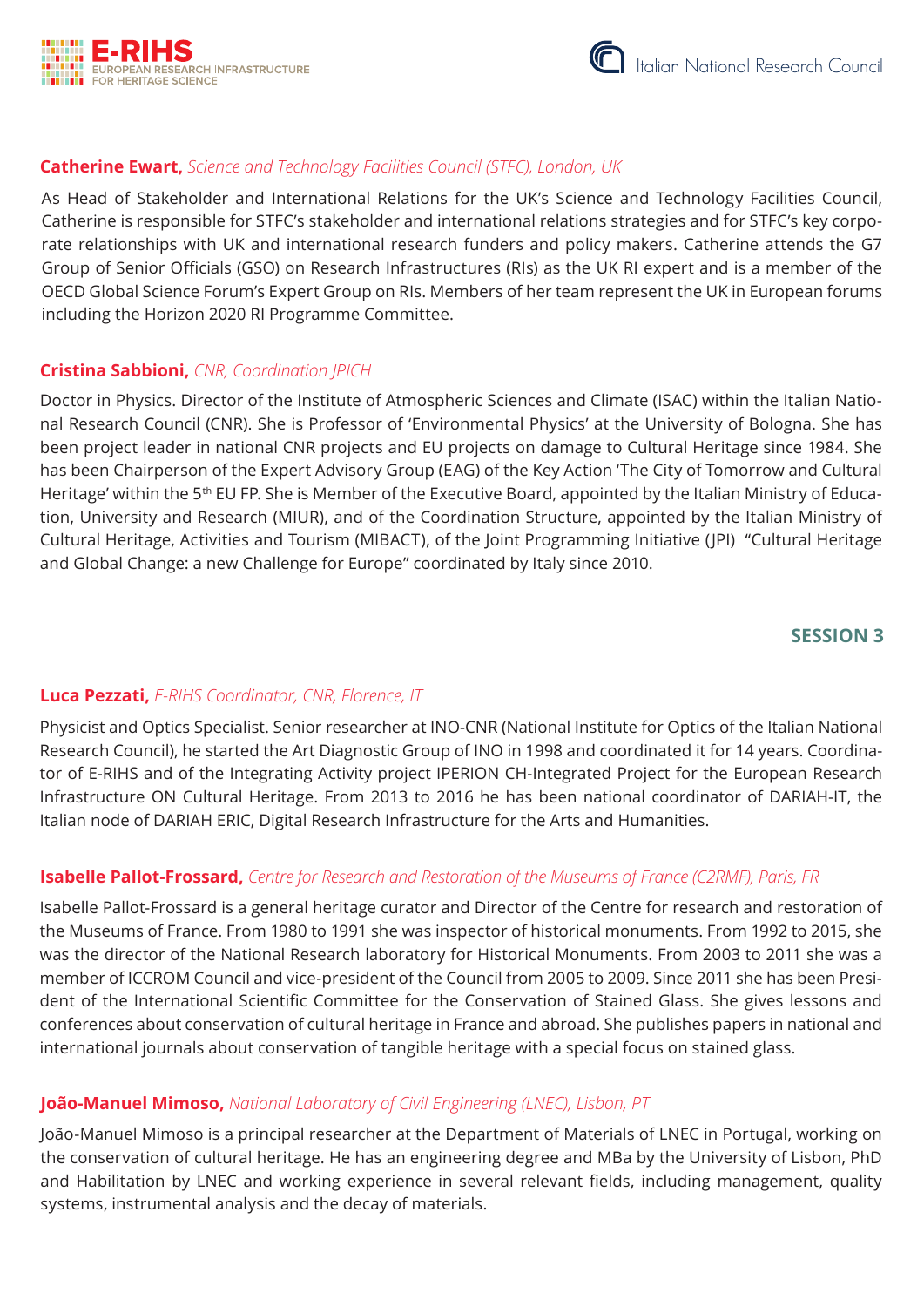



## **Matija Strlič,** *University College of London (UCL), UK*

Matija Strlič is Professor of Heritage Science at UCL Institute for Sustainable Heritage. He is the Deputy Director of the Institute and the Director of the MRes Science and Engineering in Arts, Heritage and Archaeology (SEAHA). He successfully established the EPSRC Centre for Doctoral Training SEAHA, a collaborative effort between UCL, University of Oxford, University of Brighton, and more than 60 partners, a major international training initiative in heritage science. He is Chair of the UK Institute of Conservation's Heritage Science Group, Fellow of the Royal Society of Chemistry and Fellow of the Royal Society of Arts.

#### **Franco Niccolucci,** *PIN Scrl, University of Florence, IT*

Franco Niccolucci is the coordinator of the PARTHENOS project and of ARIADNE, a research infrastructure on digital archaeology that is one of the pillars of E-RIHS. Since 2004 he has coordinated 8 EU projects on IT applications to cultural heritage and archaeology. He is an expert on semantics and knowledge organization, with about 100 scientific publications. On these subjects he has recently been the editor of a special issue of IJDL and of the ACM Journal on Computers and Cultural Heritage.

#### **SESSION 4**

#### **Hilde De Clercq,** *Royal Institute for Cultural Heritage (KIK-IRPA), Brussels, BE*

Hilde De Clercq is a chemist and obtained a PhD in science, polymer chemistry at the University of Ghent (1993). Since October 1994 she works as researcher in the department Laboratories of the Royal Institute for Cultural Heritage, Brussels. From December 2006 she is the Head of this Department as well as the head of the section Monuments. She has a broad experience in: the diagnosis of the state of conservation of monumental constructions and material-technical research of stone built material; the identification and application modalities of conservation products for monuments. Risk assessment of salt laden building materials.

## **Costanza Miliani,** *Institute of Molecular Science and Technologies, CNR, Perugia, IT*

Costanza Miliani is senior researcher at CNR‐ISTM, Perugia, Italy. She received her MSc (1995) and PhD (1999) in Chemical Sciences at the Università Degli Studi di Perugia. Costanza Miliani is currently the coordinator of the mobile platform MOLAB operating in Europe under the IPERION CH project and the responsible for the access activity of the ERIHS.it Italian hub. She is a member of board of the Center SMAArt (Scientific Methodologies applied to Archaeology and Art, Perugia) and the scientific board of NUACCESS of Art Institute and Northwestern University of Chicago. She is the author of over 120 articles concerning the structural, electronic and vibrational properties of materials of relevance to heritage science.

#### **Michel Menu,** *Centre for Research and Restoration of the Museums of France (C2RMF), Paris, FR*

Michel Menu (born 1953). PhD in physics-optics in 1978; Habilitation in physics in 1992. Since 2001 Head of the C2RMF Research department, analytical laboratory devoted to study and the research of the French museums artefacts. Over 50 different specialists develop a large set of analytical methods to examine, analyze the objects. The C2RMF is equipped with a 2MV tandem accelerator analytical system to perform the Ion Beam Analytical (IBA) techniques. Since 2012 Co-responsible (with Prof. Didier Gourier) of the CNRS team. The Laboratory is associated with the National Chemistry School in Paris. French responsible of the IPERION CH project.